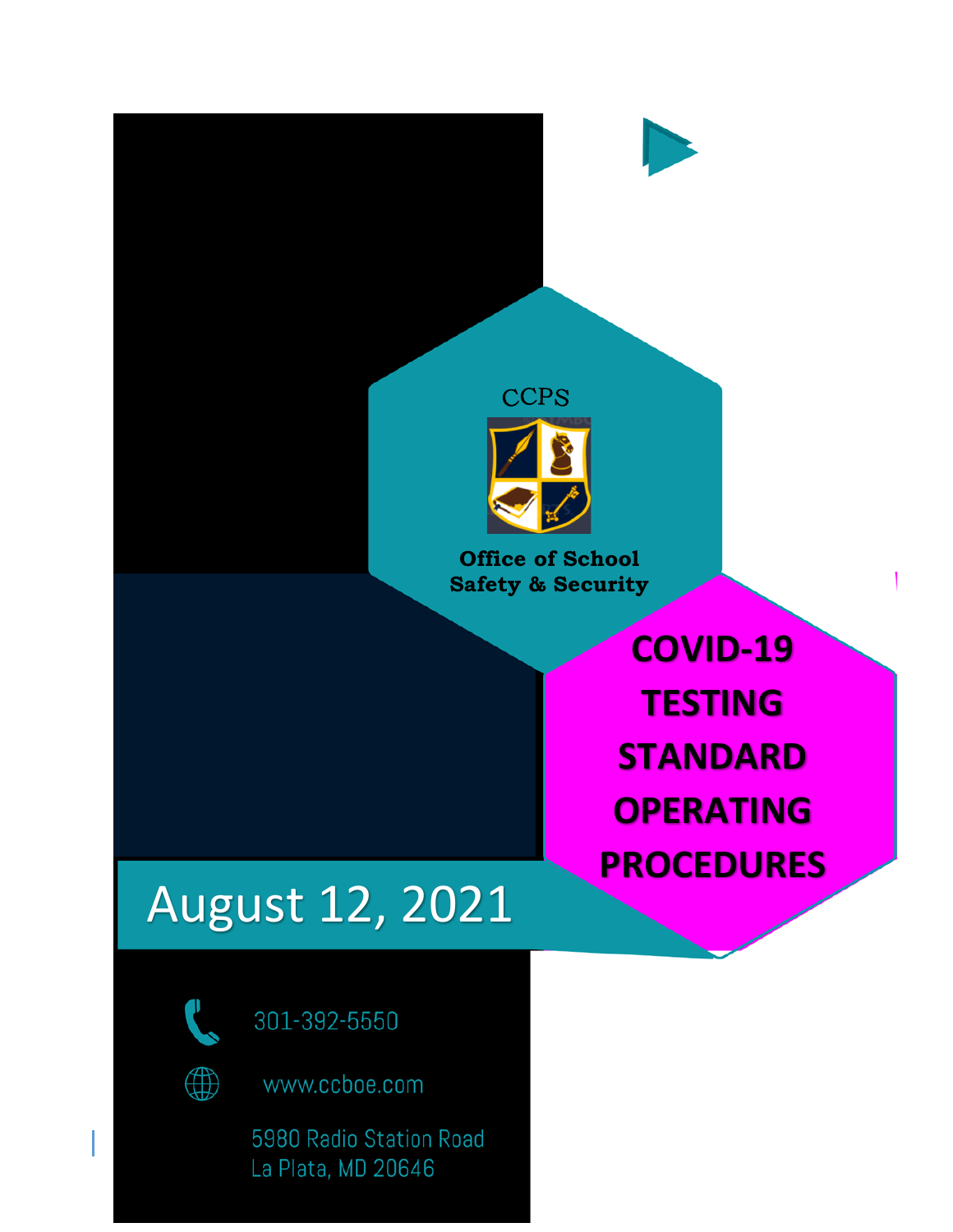#### Charles County Public Schools (CCPS)

### COVID-19 Testing Standard Operating Procedures

#### 8-12-2021

- Table of Contents
- Standard Operating Procedures
- CLIA Waiver
- Copy of Physicals Standing Order for COVID-19 Testing
- COMAR article on testing
- Testing Checklist
- CCPS COVID Testing Consent and FERPA Waiver (English and Spanish)
- Abbott Binxnow Testing Process
- CRISP Instructions
- MAKO PCR Testing Process
- MAKO Portal Instructions
- Maryland Department of Health K-12 Testing Program Guidelines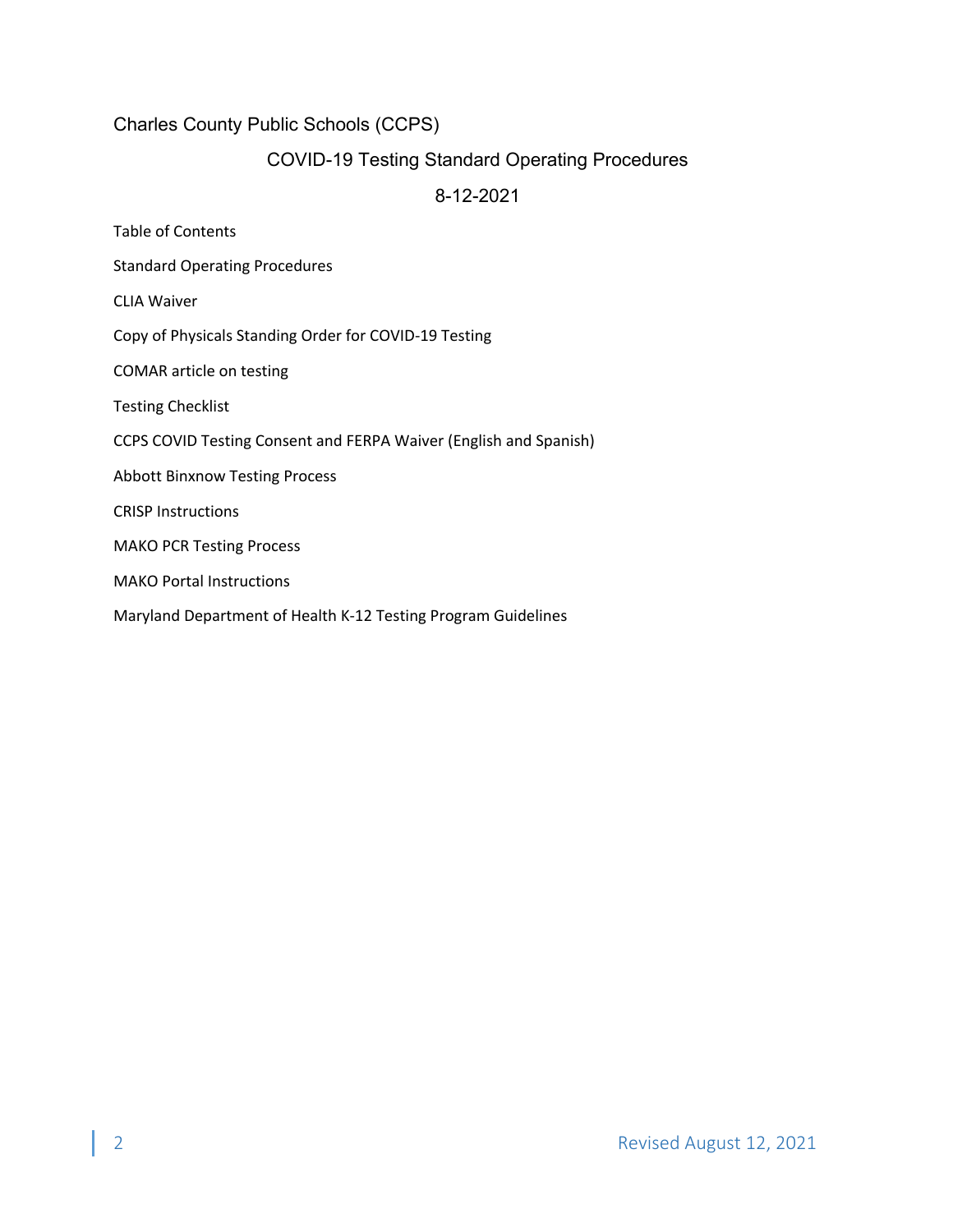# **Introduction**

CCPS has instituted a COVID-19 testing system. This document will provide an overview of CCPS's testing program, authorizations, processes, oversite and reporting. School nurses are expected to implement the test program as outlined in this document. Questions should be directed to the school nurse management team.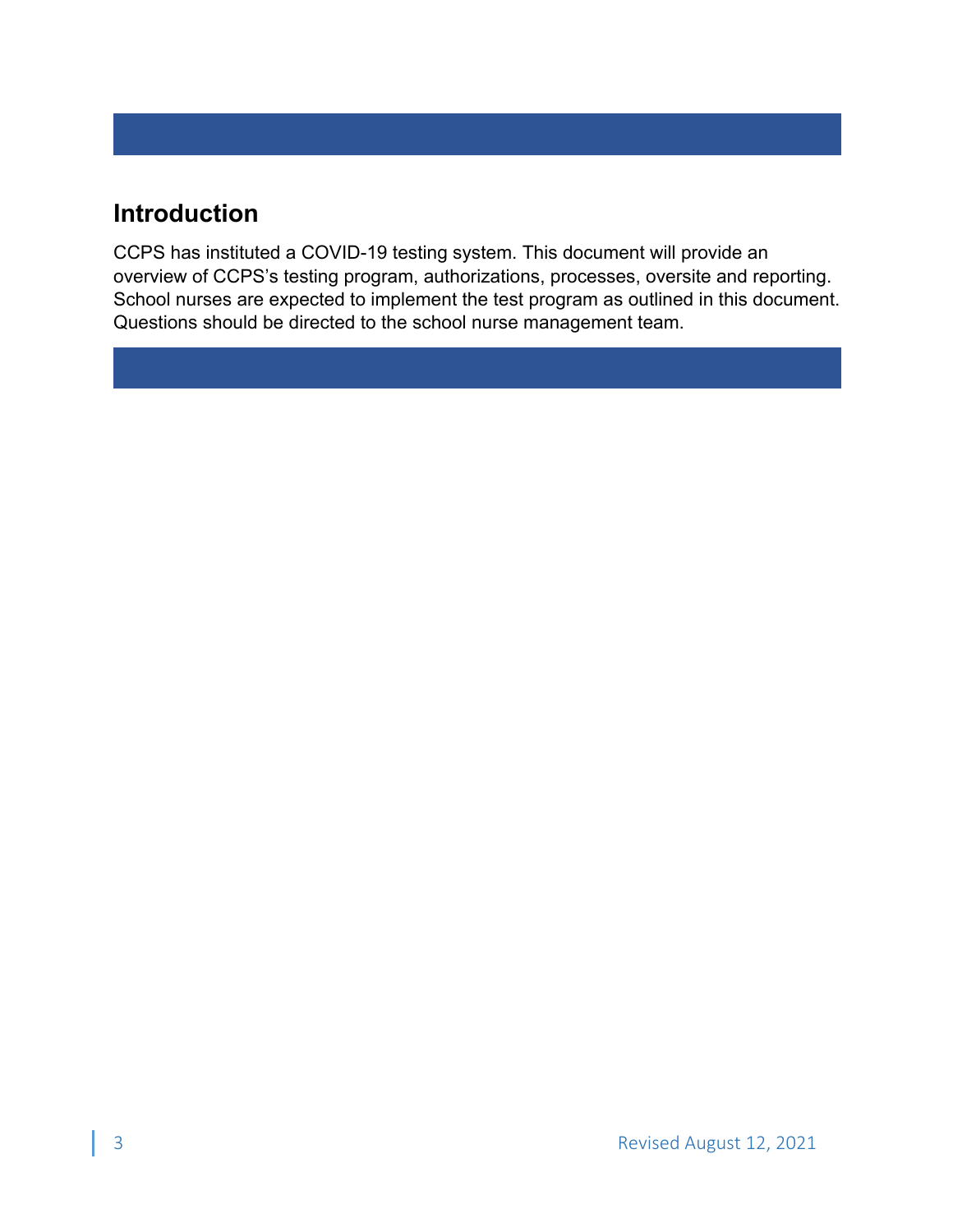# **STORAGE, DISPOSAL, ORDERING AND PPE Ordering of kits**

Test kits must be ordered through the financial secretary at the school (rapid test kits 4160018 and PCR test kits 4160019). Rapid test kits are ordered by the box (40 individual tests), while PCR test kits are ordered in bundles of 24 kits. Reordering should be done when the school nurse has 10 kits left.

## **Storage of test kits**

Kits must be stored in a secure location, at room temperature. PCR testing samples should be mailed within 24 hours of collection. They can be shipped up to 72 hours after collection if refrigerated.

## **MEDICAL WASTE DISPOSAL**

COVID-19 test kits, swabs and gloves used during testing or handling of a contaminated test kit should be placed into a sealable plastic bag, sprayed with an approved school disinfectant and disposed of in a "sharps container" in the nurses office. PPE (other than washable gowns) should be disposed of in waste containers. Washable gowns should be washed when soiled.

## **PPE**

Testing should be conducted outside in the vehicle the student is leaving in. Recommended PPE includes, mask, face shield, gloves and gown. Gloves should be disposed of after each test. Other PPE should be disposed of or cleaned if soiled or it reaches its recommended hours of use (see PPE SOP).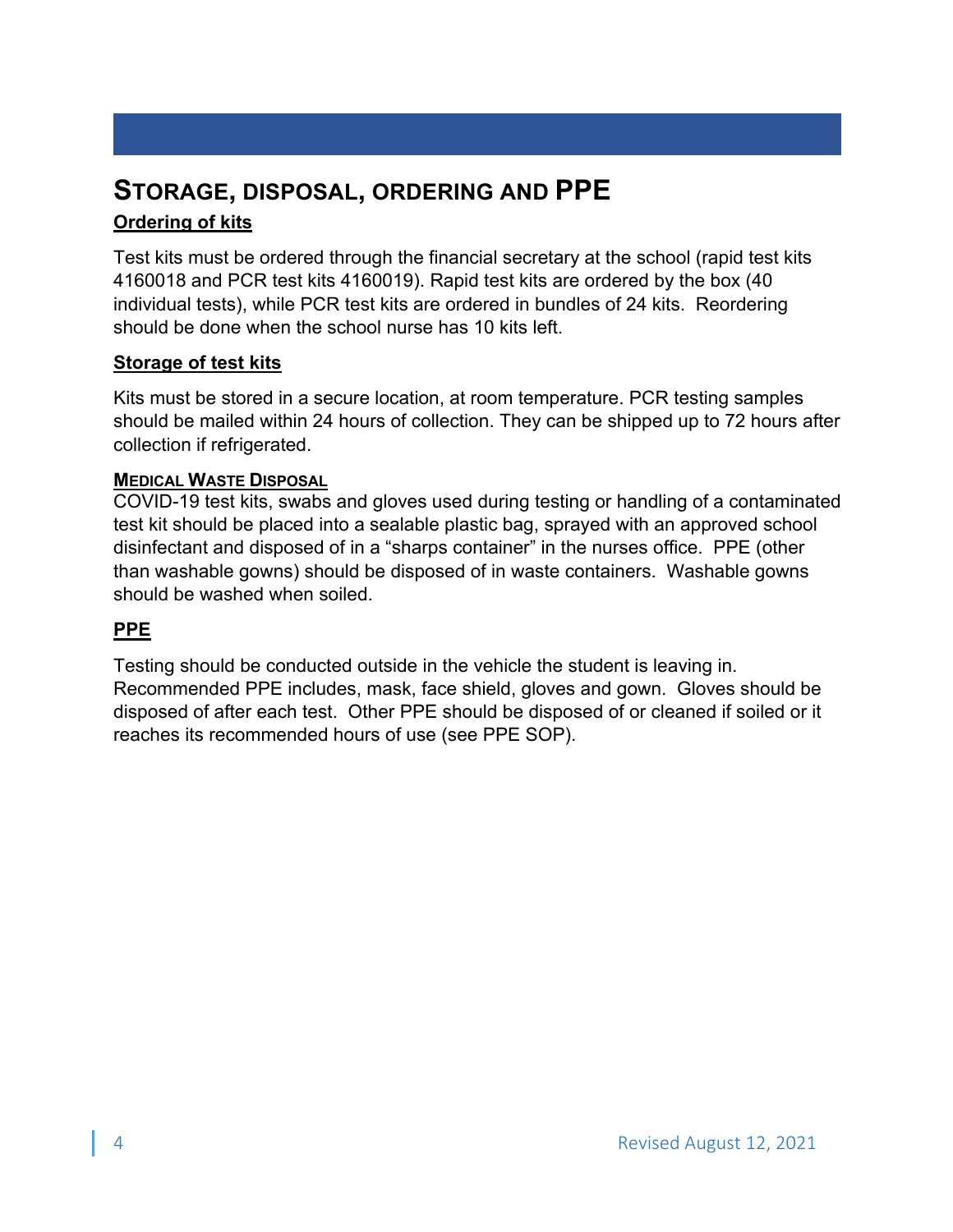# **Universal Precautions**

The COVID-19 pandemic has challenged our daily lives. Operating a school system will likely not return to the way we knew it prior to March 13, 2020, for some time. As we work through the pandemic, our processes continue to evolve based on guidance from the Centers for Disease Control and Prevention (CDC), Maryland Department of Health, Maryland State Department of Education (MSDE) and the Charles County Department of Health. The goal of these processes and policies are to reduce the risk of exposure to our staff, students, and community. As guidance is updated, this document will be edited and redistributed.

#### UNIVERSAL PRECAUTIONS

COVID-19 is a respiratory disease spread through respiratory droplets. Following the universal precautions below has proven to reduce the transmission of COVID-19 drastically:

- Strongly suggest those who are eligible obtain the COVID-19 vaccination
- Take care of your personal protective equipment (PPE): keep it clean and disinfected along with discarding it when it becomes unserviceable or reaches the end of its life cycle.
- Where possible maintain a safe distance when having conversations and meetings.
- When possible, meet in larger spaces such as lobbies, classrooms, auditoriums and large conference rooms with a limited number of people.
- Practice good hand hygiene.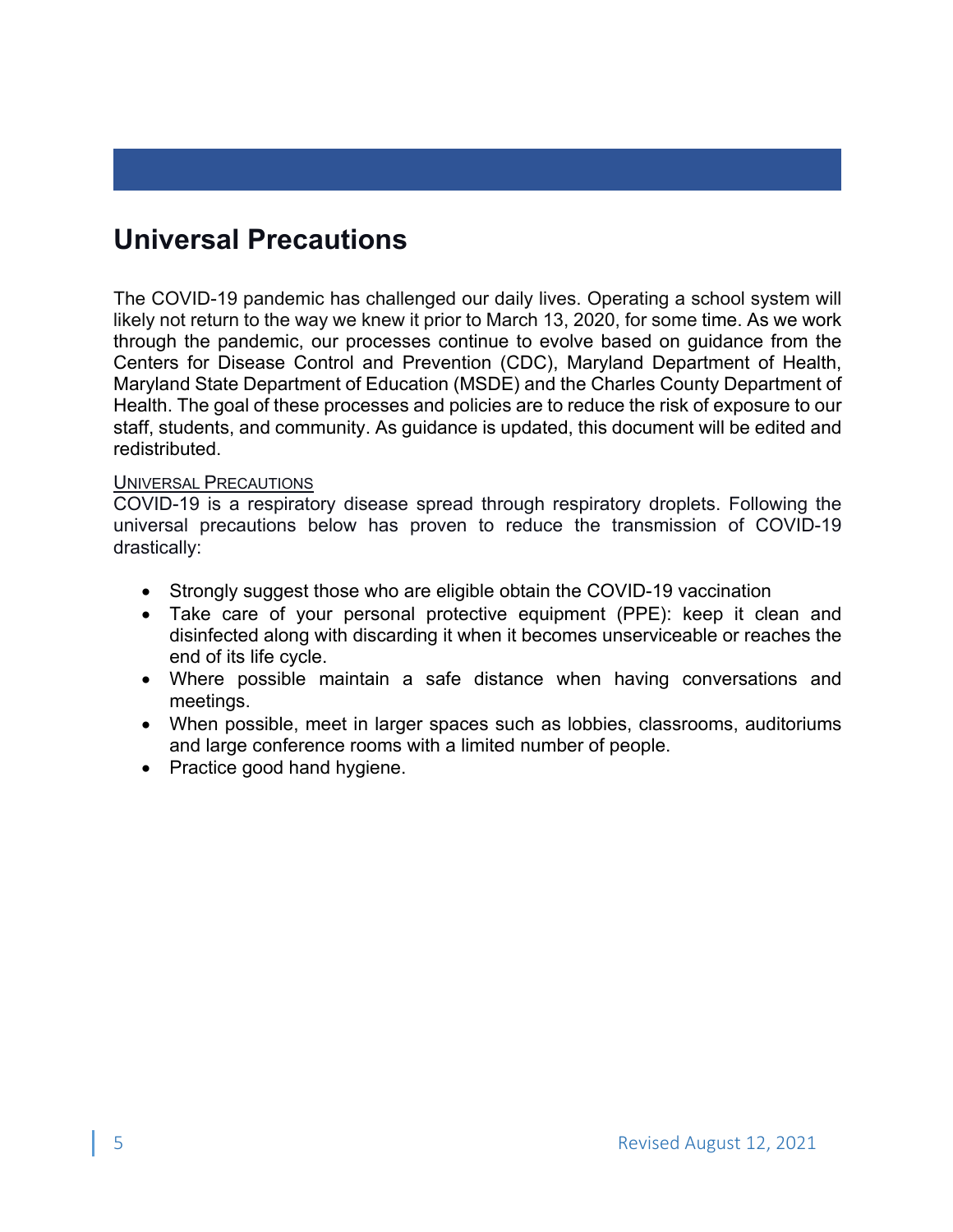# **STUDENT BECOMES SICK AT SCHOOL**

The below guidelines are established to provide guidance in CCPS cases where a student becomes sick while at school.

Students who feel sick SHOULD NOT come to school.

#### **STUDENT WHO FEELS SICK**

- Contact the school nurse via the phone to perform virtual pre-screening.
- At the school nurse's request, send the child to the school nurse's office
- School nurse will conduct a COVID-19 pre-screen (using the latest CDC/CCPS screening tool).
- If two or more symptoms of COVID-19 are present, the student will immediately be placed in the predetermined isolation room.
	- o The student must be supervised in the isolation room.
	- o Multiple students can be placed in the same room. Maximum physical distancing must be used.
	- o Parents/guardian should be contacted immediately upon a symptomatic student being placed into isolation. The parent should be provided information both on the pick-up procedures (see below) and on CCPS's testing capability.
	- o Once the parent/guardian/caretaker who is picking up the student in the isolation room arrives, they are not to be allowed inside of the school. An administrator and the nurse must walk the child to the vehicle.
	- o Since the child has pre-screened with two or more symptoms of COVID-19, a rapid test for the child should be offered to the parent/guardian (see asthma section if applicable). A signed consent and FERPA waiver must be obtained. Parents of high school students who drive may provide verbal consent for testing over the phone. The consent must be witnessed by the nurse and an administrator. The nurse and administrator will both sign and date the forms. In cases where a person other than parent/guardian picks up the student, the parent may give verbal consent for testing over the phone. The consent must be witnessed by the nurse and an administrator. This must be documented on both forms. If possible, the parent should also send an email to the school nurse indicating they consent to having their child tested for COVID-19 by CCPS.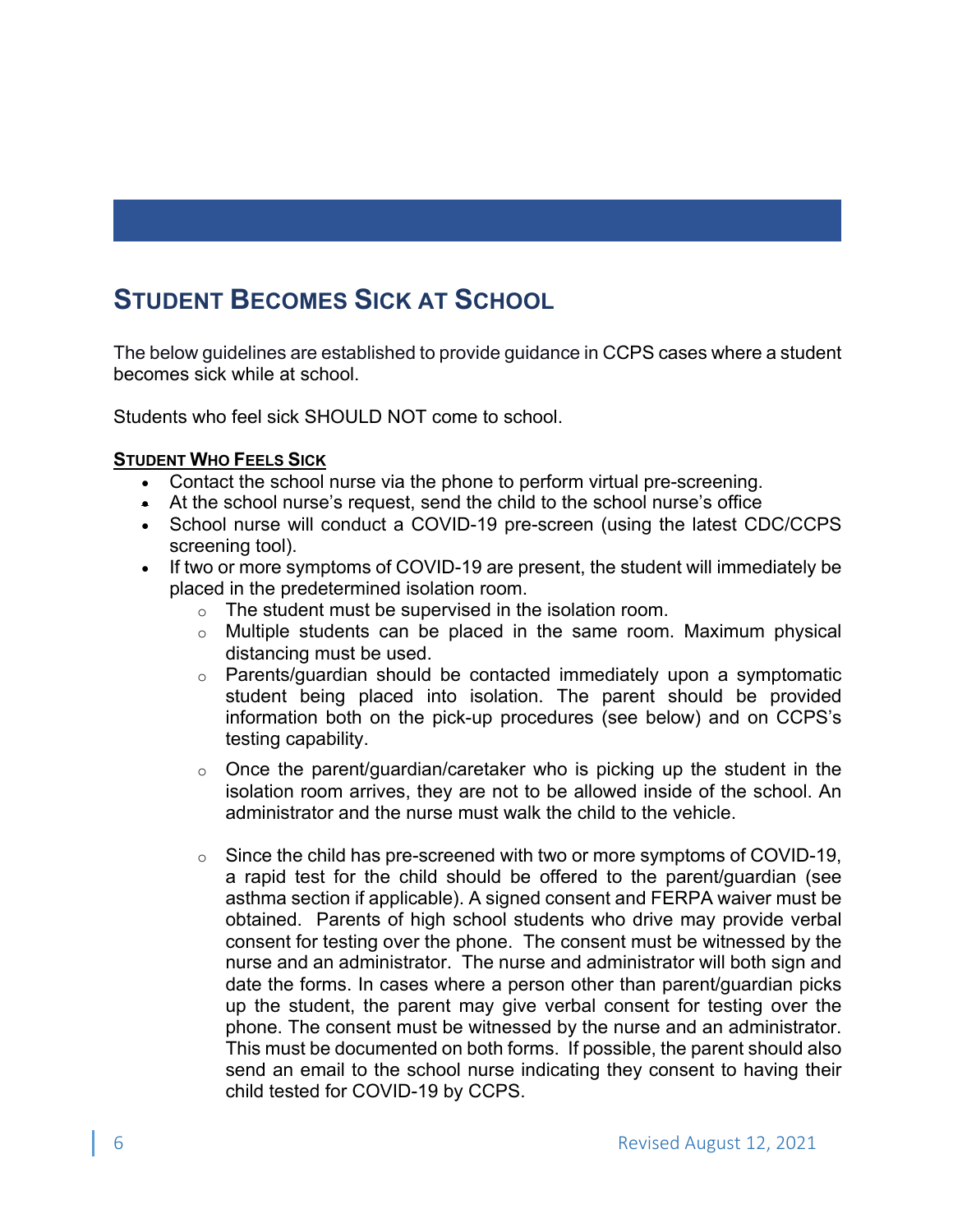- $\circ$  If consent is agreed upon and waivers signed for testing, the tests will be given outside, in the parent/guardians/students vehicle. The parent/guardian should witness the test. For high school students who do not have a parent/guardian on site, an administrator should witness the test.
	- Rapid tests will be given in the manner prescribed by the manufacturer.
	- Rapid tests should not be given to non-compliant students.
	- Rapid tests can only be administrated by a school nurse.
- $\circ$  Once the test is completed, the parent/student should remain in the vehicle until the test results are known.
- $\circ$  If positive the principal should be notified and should gather potential contact tracing information from Synergy, the classroom(s) seating chart, and ScholarChip (if needed).
- o Administration should interview the student (See Administration Contact Tracing SOP). Questions should be framed to determine individuals who have met the exposure threshold defined by the CDC during the positive persons contagious period while at school. Interviewers should remember to ask about siblings, playmates who are CCPS students, students who play together at recess, and students who ride in the same vehicle.
- o Information should be reported to the Office of School Safety and Security 301-392-5597 and covid@ccboe.com when possible.
- o The Office of School Safety and Security will assist in determining who meets the exposure threshold. These exposed individuals and/or their parents/guardians will be notified as soon as practical. Any exposed nonfully vaccinated student will be removed from the school setting and placed into a quarantine status for:
	- § Starting from the last day of known exposure (if the student is living with a known positive person the timeline begins when the student stops having contact that meets the exposure threshold with the positive person or after 10 days from the positive person's symptom onset)
		- § No less than 7 days if the individual,
			- Has not become ill; and
			- Receive a negative COVID-19 test result (test must be administered on day 7 or after); or
		- After 10 days from exposure
			- § The student has not become ill during the 10 days post exposure; or
		- No less than 14 days if the student has become ill during the quarantine period, unless a negative laboratory COVID test is obtained after symptom onset.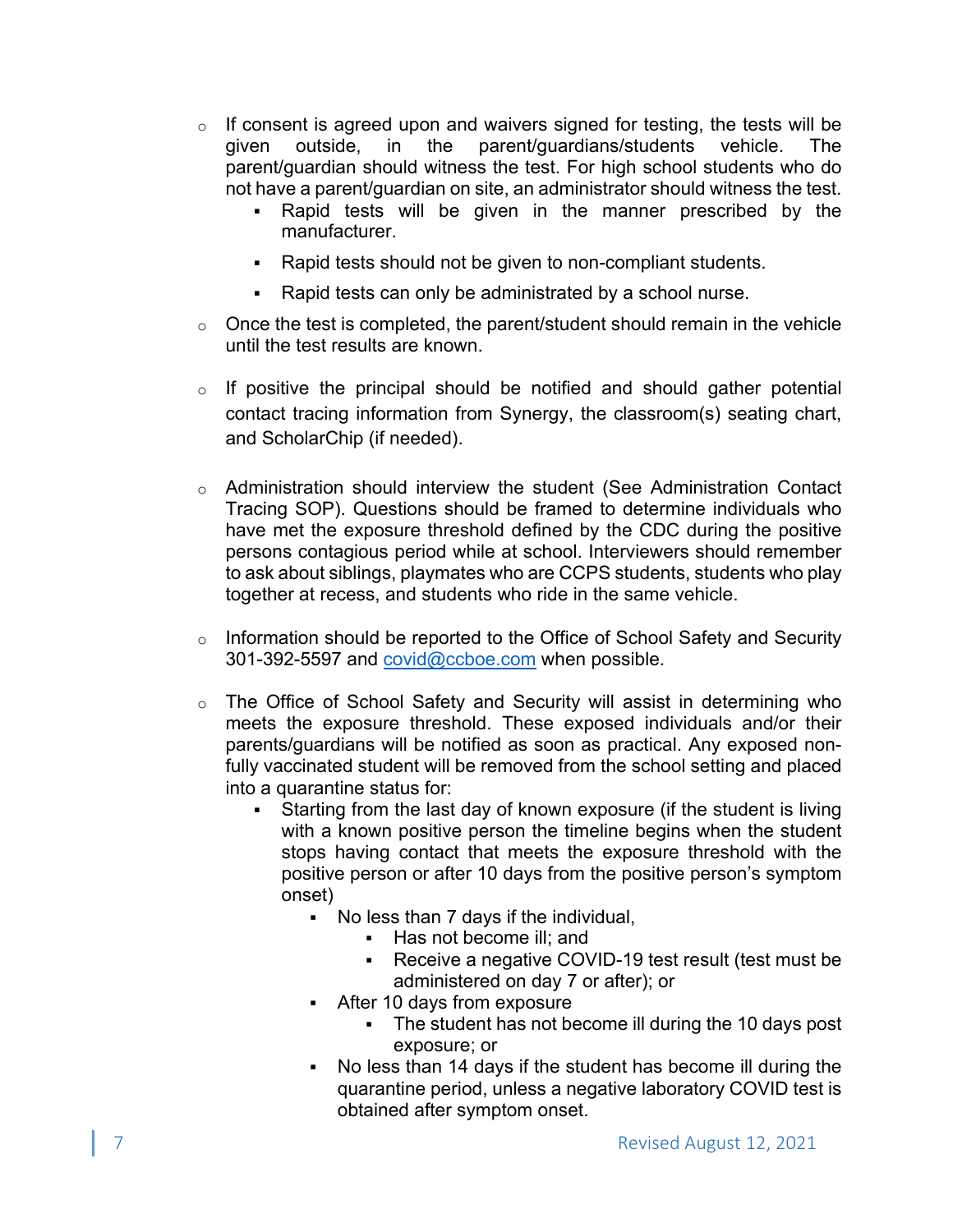- o When a person meets these criteria and quarantine is ended early, the following must be implemented:
	- Daily symptom monitoring continues through Day 14; AND
	- § The exposed person must strictly adhere to all recommended mitigation strategies including correct and consistent face covering use, social distancing, and self-monitoring for symptoms of COVID-19 through Day 14; AND
	- The exposed person must report any symptom development to the school, further, they should immediately self-isolate and contact their health care provider to determine if they need to be tested and work with the school to determine how long they should be excluded.

Parents should be encouraged to seek testing for any non-fully vaccinated exposed student 5-7 days after the last exposure.

- Individuals in quarantine may not "test out of quarantine."
- § A negative test is not required to return to school after quarantine unless the student is attempting to return after 7 days.
- Students and staff placed in quarantine for any reason may return after 10 days as long as they are not ill and have not had any additional exposure to known positive COVID-19 persons.
- § Exposed students should NOT be referred to the school nurse for immediate testing.
- o After a positive COVID-19 test:
	- § Students may not return to school until all the following have been satisfied:
		- § 10 days since onset of symptoms, AND
		- § 24 hours since last fever, AND
		- § symptoms have improved.
	- Students who test positive on a rapid test but negative on a PCR test may return to school immediately following a negative PCR test if:
		- The student has no COVID-like symptoms, AND
		- The student has no known exposures to a COVID-19 positive person.
	- Parents who wish to have their children return to school after their child has tested positive for COVID-19 must maintain continuous communication with their school's nurse via the telephone between the test results and the child's return to school. Telephonic check-in should be no less than every two school days. Nurses will add a note to Synergy documenting the contact and status of the student.
	- § The parent's failure to remain in contact with the school will result in a delay of the student returning to in-person instruction.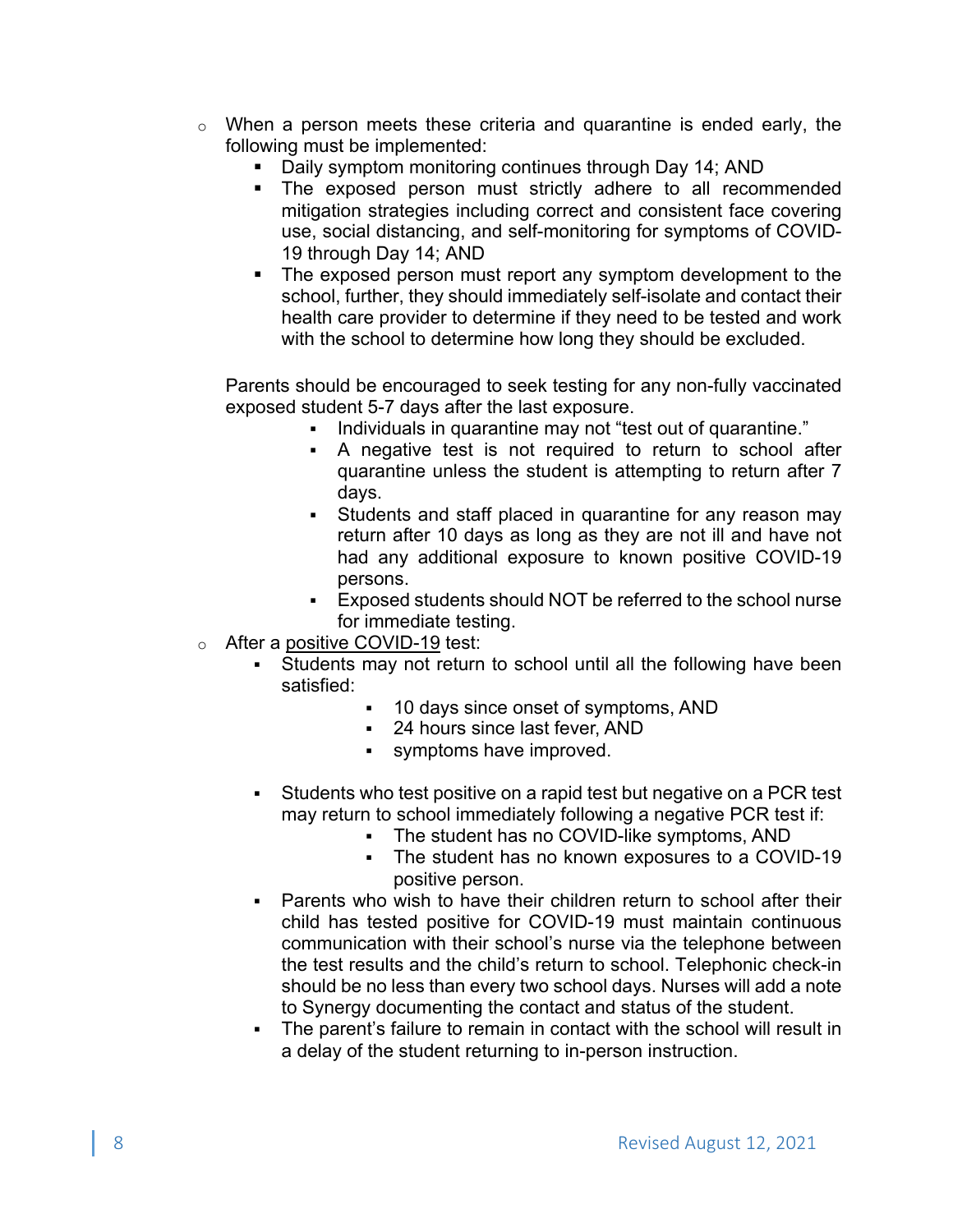- $\circ$  If the results of the rapid test are negative the following steps should be taken:
	- The option for the student to take a COVID-19 PCR Test should be offered to the parent/guardian. If the parent/guardian agrees, the PCR test should be administered to the student.
	- § PCR tests will be given in the manner prescribed by the manufacturer.
	- PCR should not be given to non-compliant students.
	- PCR can only be administrated by a school nurse.
	- § If a PCR test is completed, the student may not return until the results of the test are known.
- If the rapid and/or the PCR test is not completed:
	- o The parent/guardian/caretaker/student should be interviewed about possible exposure to known positive COVID-19 persons.
		- If there are no known exposures to a positive COVID-19 person(s):
			- The student will be sent home and may not return to in-person instruction unless they are symptom free without symptomtreating medication for the initial day, plus 48 hours.
				- Example: A student is sent home at 11 a.m. on Tuesday. The earliest the student may return to inperson instruction, as long as they are symptom free without symptom-treating medication, is Friday of that week.
		- Once the student is picked up, the parent/guardian should be instructed to follow up with the child's medical provider.
	- $\circ$  If testing was performed, the parent will be provided a copy of the waiver and consent with the test results circled.
	- $\circ$  When vacated, the isolation room should be cleaned and sanitized.
	- o Mitigation strategies that CCPS is prepared to implement when appropriate:
		- Cleaning, disinfection, and/or sanitizing hard surfaces where a person who tested positive or becomes ill at school sat or reasonably would have touched during the same school day the person tested positive or became ill.
		- When a person tests positive while at school, trash cans in the room (s) where the positive person occupied must be emptied and sprayed with disinfectant.
		- Fogging (routine schedule or as needed).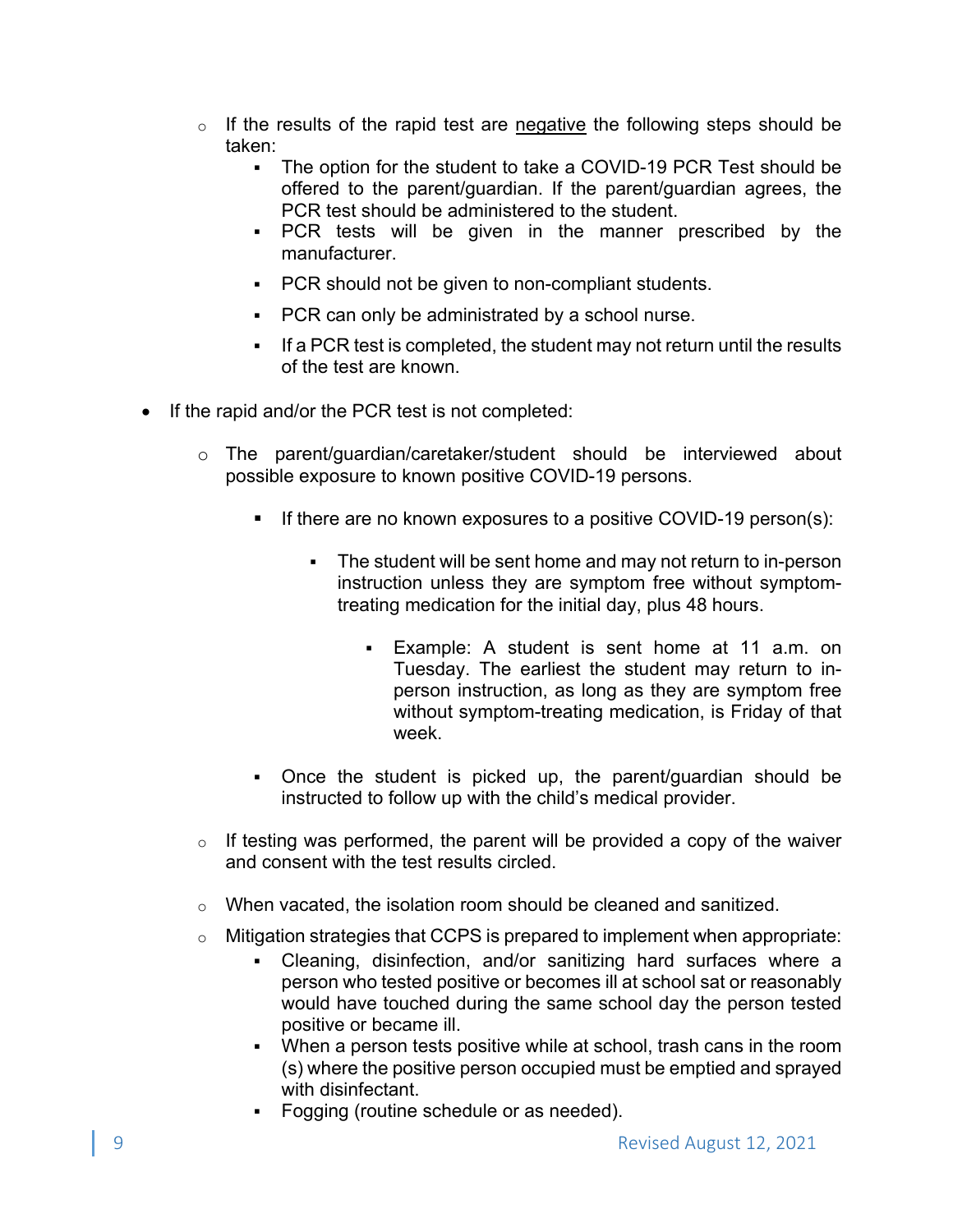- Closure of the facility if directed by the health department.
- $\circ$  Students who pre-screen as potentially being positive for COVID-19 while at school shall not be placed on the bus to be transported home.
- o Walkers who pre-screen as potentially being positive for COVID-19 while at school should not be allowed to walk home.

### **ASTHMATIC STUDENTS**

Students who have a physician diagnosis of asthma and have medication at school and who experience an asthma attack or begin to suffer symptoms may be given their prescribed medication. If treatment reduces symptoms, the student may return to class as long as they do not have any other COVID-19 related symptoms. If asthma symptoms AND other COVID-19 related symptoms are present, testing for COVID-19 should be offered and processes outlined above followed.

## **STUDENTS WITH OTHER CHRONIC HEALTH CONDITIONS**

Students who have a physician diagnosed chronic condition can be treated with "as needed" medication to alleviate symptoms identified by the provider that are considered baseline for the student. The physician's guidance must identify which COVID-19-like symptoms may present and should be expected with the chronic condition. If there is a prescribed medication that may alleviate the symptom, it should be administered prior to the exclusion of the student using COVID-19 protocols.

## **PARENT/GUARDIAN NOTIFICATION PROCESS**

The removal of sick students from school must occur as quickly as possible. Having a child sit in medical isolation can be traumatic for children and with the limited medical resources CCPS has on site, we must make every effort to have ill students taken home as rapidly as possible. If a parent or guardian refuses to cooperate with CCPS to have a child removed in the most expeditious manner the Office of School Safety and Security should be contacted as soon as it becomes evident cooperation is lacking. Multiple phone numbers have been provided to school administration to contact members of the Office of School Safety and Security. The activation of the 911 system may only begin after consultation with the Office of School Safety and Security or if a life-threatening emergency is occurring.

Contact with parents and guardians should begin with the school nurse, however, school administrators must be active in the process. Front office personnel should also be used to assist in calling emergency contacts.

- o Note the time. Arrangements should be made to have the student picked up as soon as possible with a goal of within 60 minutes of first notification but reasonableness must be applied in every situation.
	- § Parent/guardian should be informed their child is ill, displaying potential symptoms of COVID-19, and must be picked up.
	- Remind parent/ guardian they have 60 minutes to pick up their child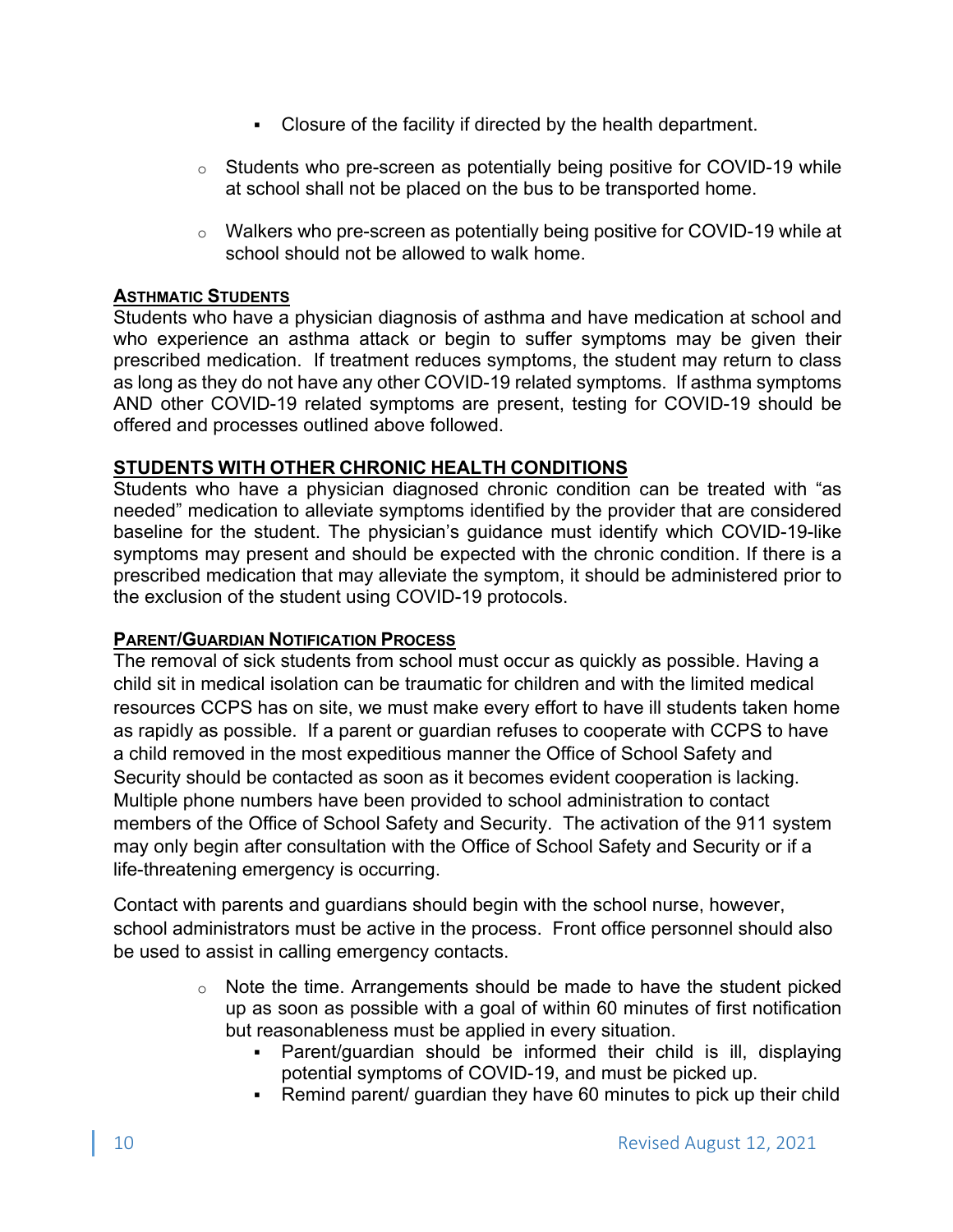- § Request an estimated time of arrival, note the conversation and time
- Inform them that when they arrive they should call the school and the child will be escorted to their vehicle.
- If parent/guardian says they will not be able to pick up their child within 60 minutes inform them CCPS will begin calling those listed on the child's emergency card. Parent/guardian should also be attempting to find someone to pick up their child.
- o Thirty minutes after first notification unless there is an agreed upon time within the 60-minute window:
	- Contact the parent a second time.
	- Inform the parents they have 30 minutes to pick up or have someone pick up their child.
	- Request estimated time of arrival. Note the conversation and time.
- $\circ$  45 minutes after first notification (if there is no new information):
	- Contact parent/guardian a third time.
	- Inform them they have 15 minutes to pick up or have someone pick up their child.
	- Request estimated time of arrival; note the conversation and time.
- $\circ$  60 minutes after first notification without resolution or reasonable estimated time of arrival:
	- The Office of School Safety and Security: Ext: 5550 or 5551 should already be aware of the situation and working with the school to rectify the situation.
- $\circ$  If the isolation room is empty, contact building service to have the room cleaned and sanitized.

#### **SICK STUDENTS WHO DO NOT PRE-SCREEN WITH MULTIPLE COVID-19 SYMPTOMS**

In order to return to in-person instruction after any non-COVID related illness, the student should be symptom free without symptom treating medication for at least 24 hours.

#### **MEDICAL WASTE DISPOSAL**

COVID-19 test kits, swabs and gloves used during testing or handling of a contaminated test kit should be placed into a sealable plastic bag, sprayed with an approved school disinfectant and disposed of in a "sharps container" in the nurses office. PPE (other than washable gowns) should be disposed of in waste containers. Washable gowns should be washed when soiled.

#### **STUDENT DRIVERS**

Student drivers who become ill at school may drive home if the school nurse determines them to be medically able to drive and the parent/guardian provides permission to a school administrator.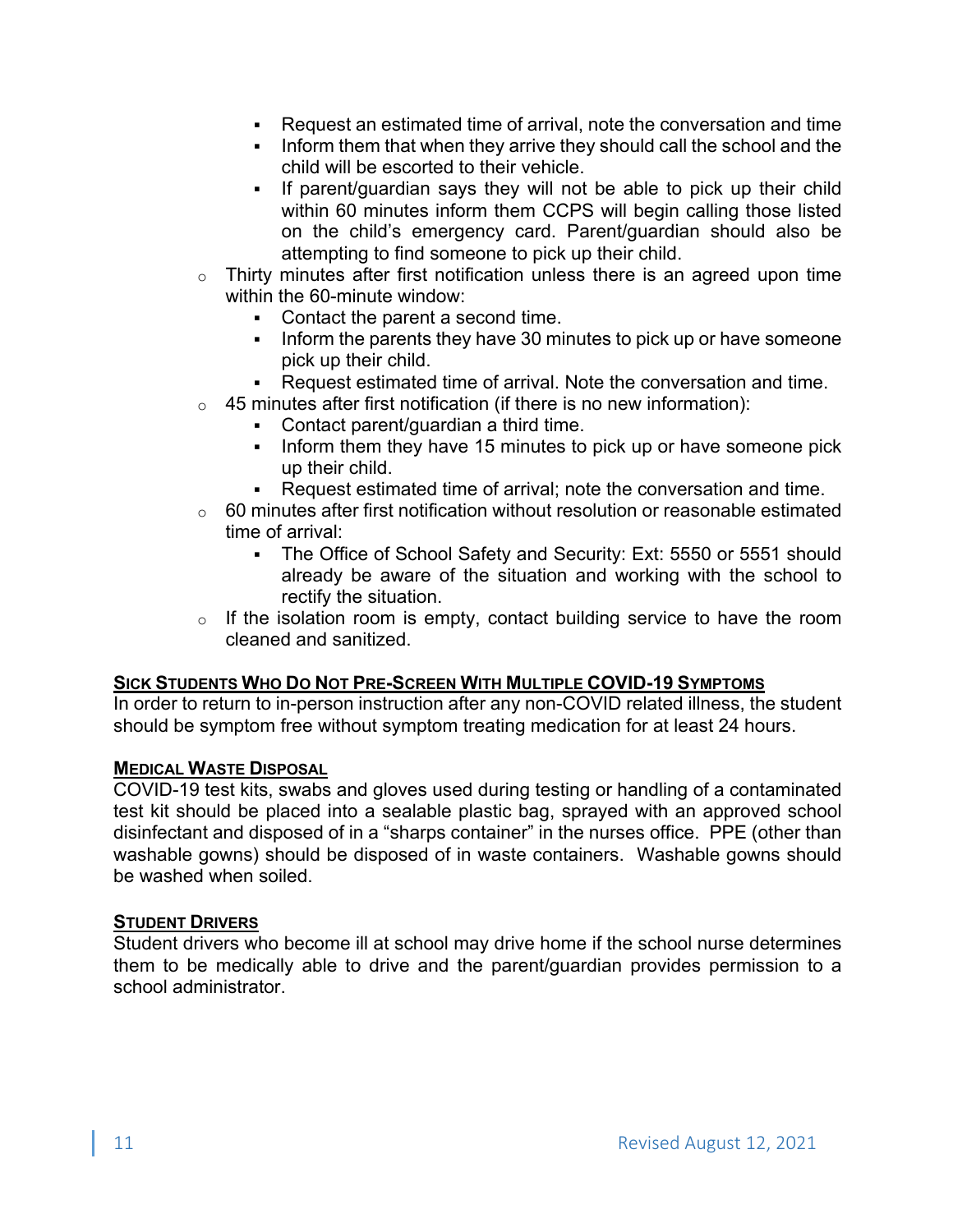# **COVID-19 STAFF PROCEDURES**

# **STAFF WHO ARE SICK WHILE AT SCHOOL**

- Must contact the school nurse.
- Must report to the school nurse's office for screening (mask is required).
- Participate in the school nurse's COVID-19 pre-screening (using the latest CDC/CCPS screening tool).
	- o If multiple symptoms of COVID-19 are present, the school nurse will offer the staff member COVID-19 testing (see above for policy on the testing process and instruction on actions upon receiving the results). The school nurse will determine how the staff member will depart the school (their own vehicle, picked up, ambulance).
- Human Resources must be contacted at 301-934-7255.
- Encourage staff members to seek medical attention and a COVID-19 test as soon as possible; results must be shared with Human Resources.
- Potential contact tracing information may include:
	- o Synergy.
	- o ScholarChip.
	- o Door swipe records (email crye@ccboe.com).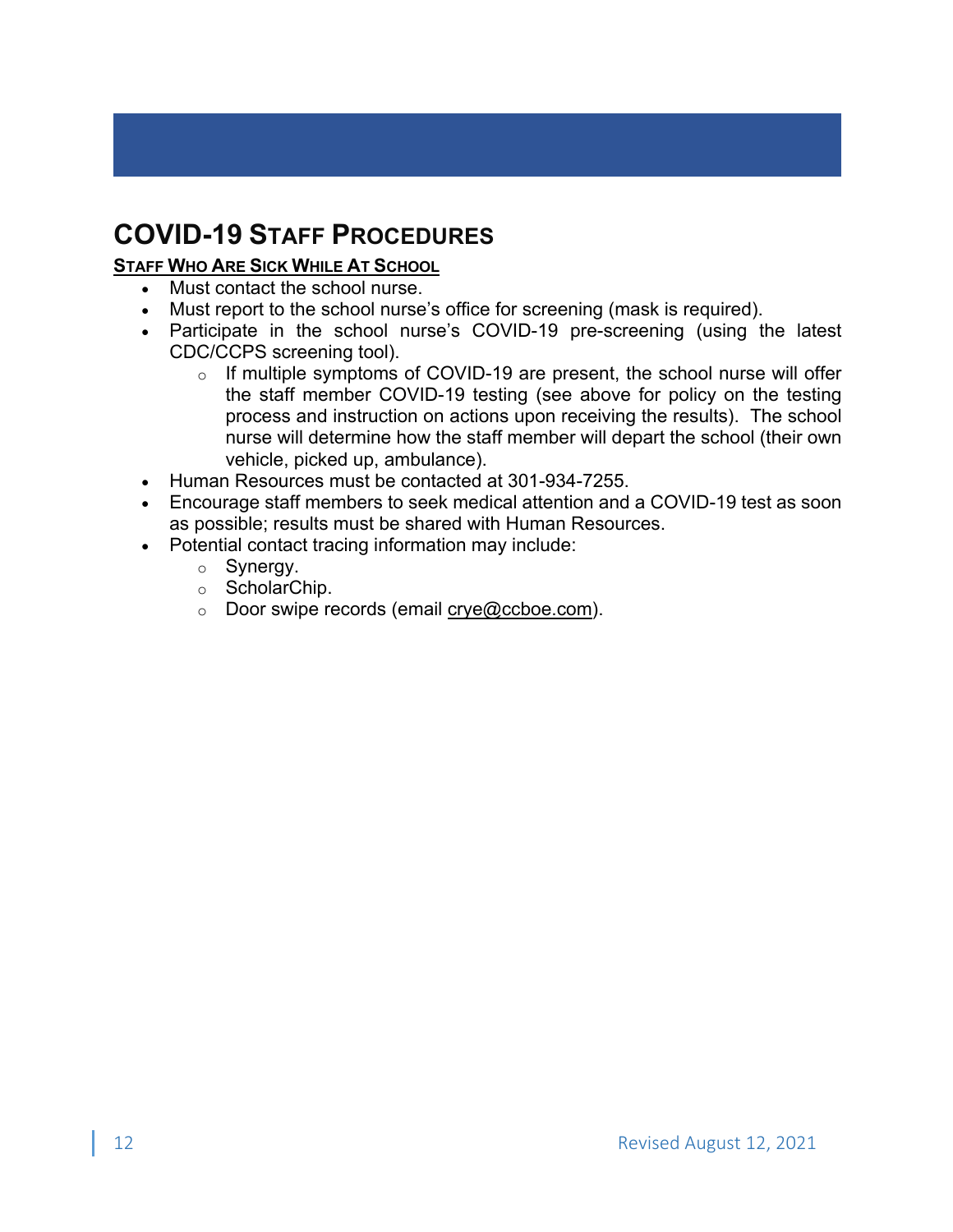# **CCPS TESTING OF STAFF/STUDENT OUTSIDE OF THE THEIR HOME SCHOOL**

# **SYMPTOMATIC STAFF/STUDENTS**

To further encourage parents and staff not to report to the school ill, CCPS will conduct free COVID-19 testing for symptomatic students receiving face-to-face instruction and staff on an appointment basis only in the parking lot of the Jesse L. Starkey Administration Building. The supervising school nurse will set up appointments and make themselves available as needed. Staff/parents must call 301-934-7346 to be screened by the school nursing management team and receive an appointment. Clear instructions will be given as to where to park, that masks must be worn by everyone in the vehicle, and the person tested will not enter the building.

#### **TESTING OF SYMPTOMATIC/ASYMPTOMATIC STAFF WHO HAVE BEEN EXPOSED TO A KNOWN POSITIVE COVID-19 PERSON**

Staff members:

- Have not been fully vaccinated OR,
- Have not received both vaccinations AND it has been less than two weeks since the final vaccination AND,
- Have been exposed to a known positive COVID-19 person (documentation needed) AND,
- The exposure has been at least five days prior AND
- They are displaying symptoms associated with COVID-19 (see pre-screening)

Staff members may be referred to the school nurse management team for free testing using the process described above. This referral will come during the contact tracing investigation conducted by CCPS. Staff are not required to use CCPS testing resources.

#### **STAFF/STUDENTS PLACED INTO QUARANTINE AS A RESULT OF AN EXPOSURE AT SCHOOL**

Staff or students placed into quarantine as a result of an exposure to a known positive COVID-19 person at a CCPS facility can receive free COVID-19 testing at the Jesse L. Starkey Administration Building if the person begins to show symptoms associated with COVID-19. To be tested the staff and student must:

- Contact the School nurse management team @ 301-934-7346 to schedule an appointment on the prescribed day.
- Come to the Jesse L. Starkey Administration Building at their appointment time and park in the assigned area of the parking lot.
- Wait for a member of the school nurse management team in their car, wearing a mask.

#### **STAFF WHO HAVE TRAVELED OUT OF STATE ON OFFICIAL BUSINESS AND MUST BE TESTED BECAUSE OF A LAW, ORDER OR ADVISORY**